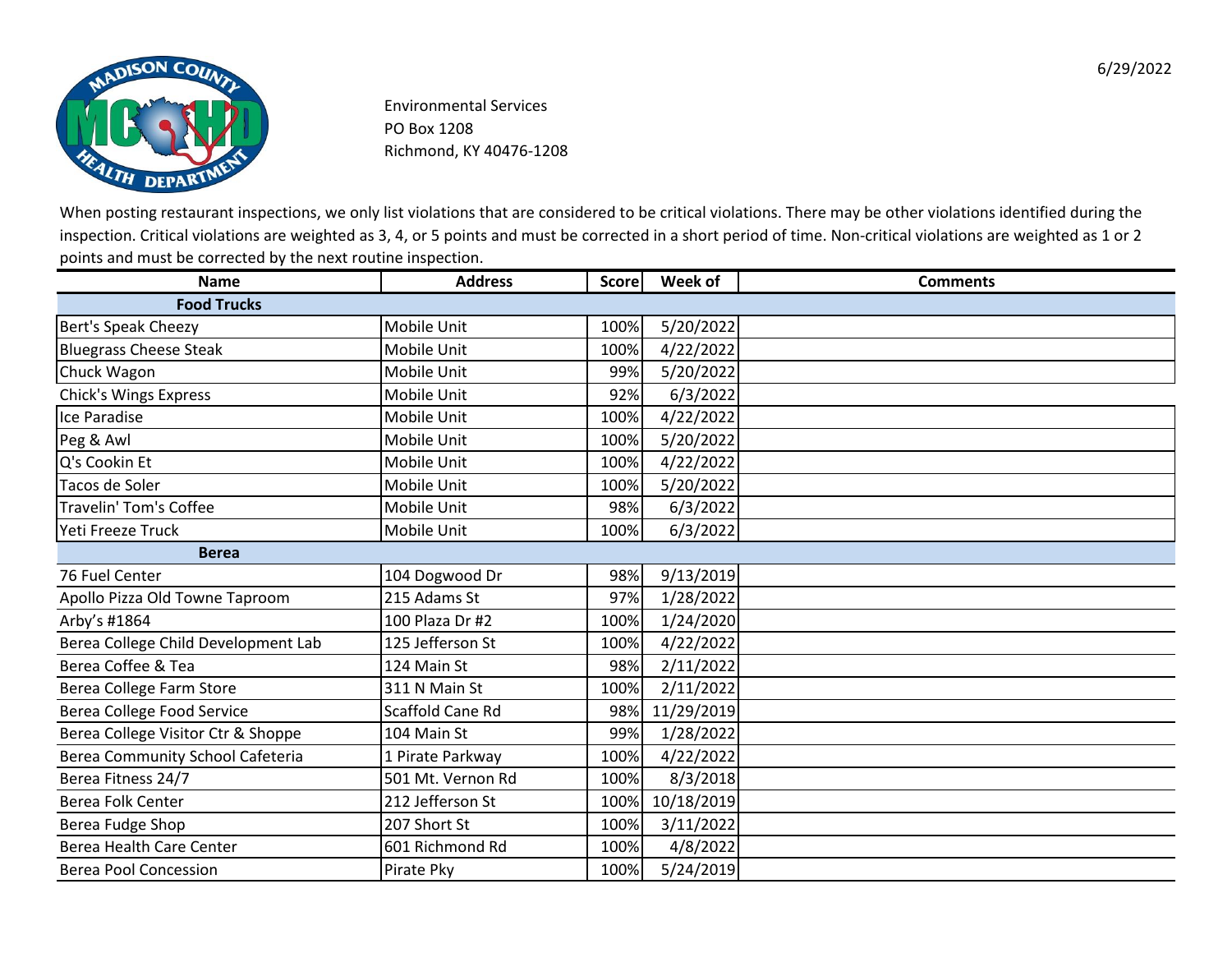

| <b>Name</b>                       | <b>Address</b>          | <b>Score</b> | Week of    | <b>Comments</b> |
|-----------------------------------|-------------------------|--------------|------------|-----------------|
| <b>Berea Senior Citizen</b>       | 214 Jefferson St        | 100%         | 2/21/2020  |                 |
| Big Hill Food Mart                | 10170 Battlefield Hwy   | 95%          | 2/25/2022  |                 |
| <b>BK Café</b>                    | 301 Mayde Rd N Plant    | 97%          | 5/17/2019  |                 |
| <b>Bobtown Country Store</b>      | 2202 Hwy 1016           | 100%         | 1/24/2020  |                 |
| <b>Boone Tavern Dining Room</b>   | 100 Main St N           | 100%         | 9/21/2018  |                 |
| Brandi's Bakery & Bistro          | 154 Mini Mall Dr        | 100%         | 3/25/2022  |                 |
| <b>Bright Beginnings</b>          | 116 Prince Royal Dr     | 100%         | 1/28/2022  |                 |
| <b>Burger King</b>                | 100 Prince Royal Dr     | 99%          | 2/11/2022  |                 |
| Cajun Country                     | <b>Berea Craft Fair</b> | 100%         | 7/16/2021  |                 |
| Casa Amigos                       | 400 Paint Lick Rd       | 97%          | 2/11/2022  |                 |
| Churchill Company                 | 100 Churchill Ct        | 100%         | 1/24/2020  |                 |
| <b>Circle K #3255</b>             | 300 Richmond Rd         | 99%          | 2/11/2022  |                 |
| Circle K #3256                    | 707 Chestnut St         | 98%          | 1/24/2020  |                 |
| City of Berea Baseball Concession | Pirate Pky              | 100%         | 2/21/2020  |                 |
| Clark's Pump-N-Shop               | 274 Paint Lick Rd       | 98%          | 1/11/2019  |                 |
| Cracker Barrel #549               | 101 McKinney Dr         | 100%         | 2/25/2022  |                 |
| Creekside Lodge                   | 330 Walnut Creek Dr     | 99%          | 6/17/2022  |                 |
| Crossroads Café                   | <b>Berea College</b>    | 100%         | 2/21/2020  |                 |
| Dairy Queen                       | 131 Clay Drive          | 98%          | 4/8/2022   |                 |
| Dinner Bell Restaurant            | 127 Plaza Dr            | 98%          | 1/24/2020  |                 |
| Dollar General #5679              | 855 Paint Lick Rd       | 100%         | 2/25/2022  |                 |
| Dollar General #6957              | 403 Richmond Road       | 99%          | 5/6/2022   |                 |
| Dollar Tree #4875                 | 102 Jill Dr             | 100%         | 5/4/2018   |                 |
| Domino's Pizza                    | 119 Clay Dr             | 97%          | 3/11/2022  |                 |
| El Rio Grande                     | 305 Chestnut St         | 96%          | 10/18/2019 |                 |
| <b>Everyday Nutrition</b>         | 105 Boone St            | 100%         | 3/22/2022  |                 |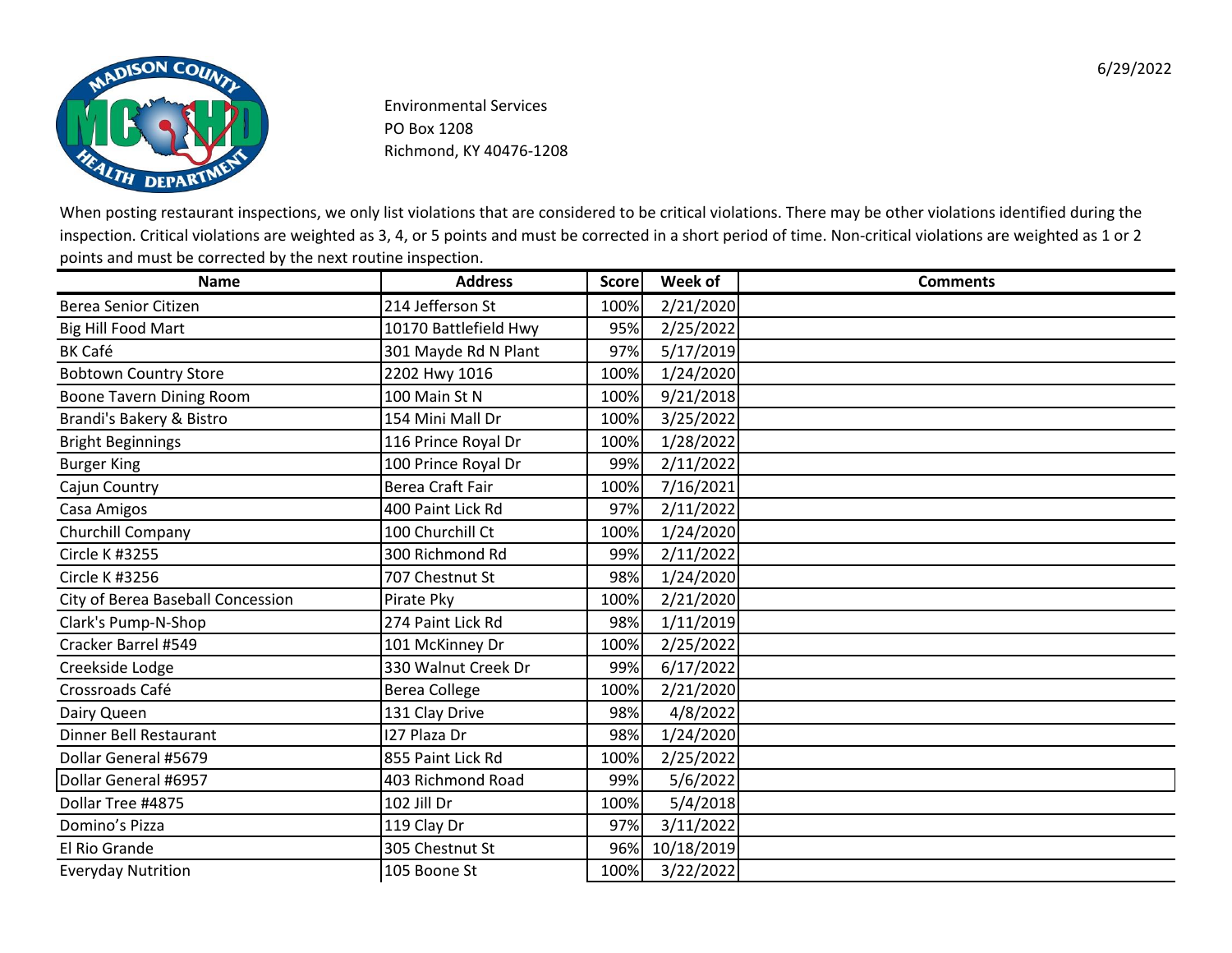

| <b>Name</b>                            | <b>Address</b>                   | <b>Score</b> | Week of   | <b>Comments</b> |
|----------------------------------------|----------------------------------|--------------|-----------|-----------------|
| Fairfield Inn & Suites Food Svc        | 227 Paint Lick Rd                | 100%         | 2/11/2022 |                 |
| Farristown Middle School Cafeteria     | 751 Farristown Industrial        | 99%          | 4/22/2022 |                 |
| Foley Middle School Cafeteria          | 214 Glades Rd                    | 99%          | 3/11/2022 |                 |
| Gochiso                                | 301 Mayde Rd                     | 95%          | 6/14/2019 |                 |
| <b>Gold Star Chili</b>                 | 638 Chestnut St                  | 100%         | 2/21/2020 |                 |
| Grow & Learn CDC                       | 185 Glades Rd                    | 100%         | 6/17/2022 |                 |
| Grow & Learn Too                       | 137 Plaza Dr                     | 100%         | 2/21/2020 |                 |
| Happy Jack's World Sandwich Bar        | 204 Center St                    | 100%         | 1/28/2022 |                 |
| Happy Meadows Natural Foods            | 386 Glades Rd                    | 100%         | 2/11/2022 |                 |
| Hitz BBQ Inc                           | 1030 Cooper Dr                   | 98%          | 8/30/2019 |                 |
| Holding Hands Montessori School        | 106 Estridge Ct                  | 100%         | 1/10/2020 |                 |
| Holiday Inn Express Food Svc           | 219 Paint Lick Rd                | 100%         | 9/13/2019 |                 |
| Hong Kong Chinese Restaurant           | 265 Prince Royal Drive           | 93%          | 1/28/2022 |                 |
| <b>Janet's Auction House</b>           | 3604C Berea Rd                   | 100%         | 1/22/2018 |                 |
| Kentucky Artisan Center Café           | 975 Walnut Meadow Rd             | 100%         | 2/21/2020 |                 |
| Kentucky Fried Chicken                 | 320 Paint Lick Rd                | 100%         | 1/28/2022 |                 |
| Kingston Elementary Cafeteria          | 2845 Battlefield Memorial<br>Hwy | 100%         |           |                 |
| Kingston Shell Mart                    | 221 Kingston Big Hill Rd         | 96%          | 6/17/2022 |                 |
| Lee's Famous Recipe                    | 339 Paint Lick Rd                | 98%          | 2/21/2020 |                 |
| Little Caesars Pizza                   | 527 Glades Rd                    | 98%          | 3/6/2020  |                 |
| Long John Silver's #3092               | 220 Brenwood Dr                  | 97%          | 4/22/2022 |                 |
| Madison Southern High School Cafeteria | 214 Glades Rd                    | 99%          | 3/11/2022 |                 |
| Mariachis Mexician                     | 780 Chestnut St                  | 99%          | 2/11/2022 |                 |
| Mario's Pizza                          | 636 Chestnut St                  | 93%          | 1/24/2020 |                 |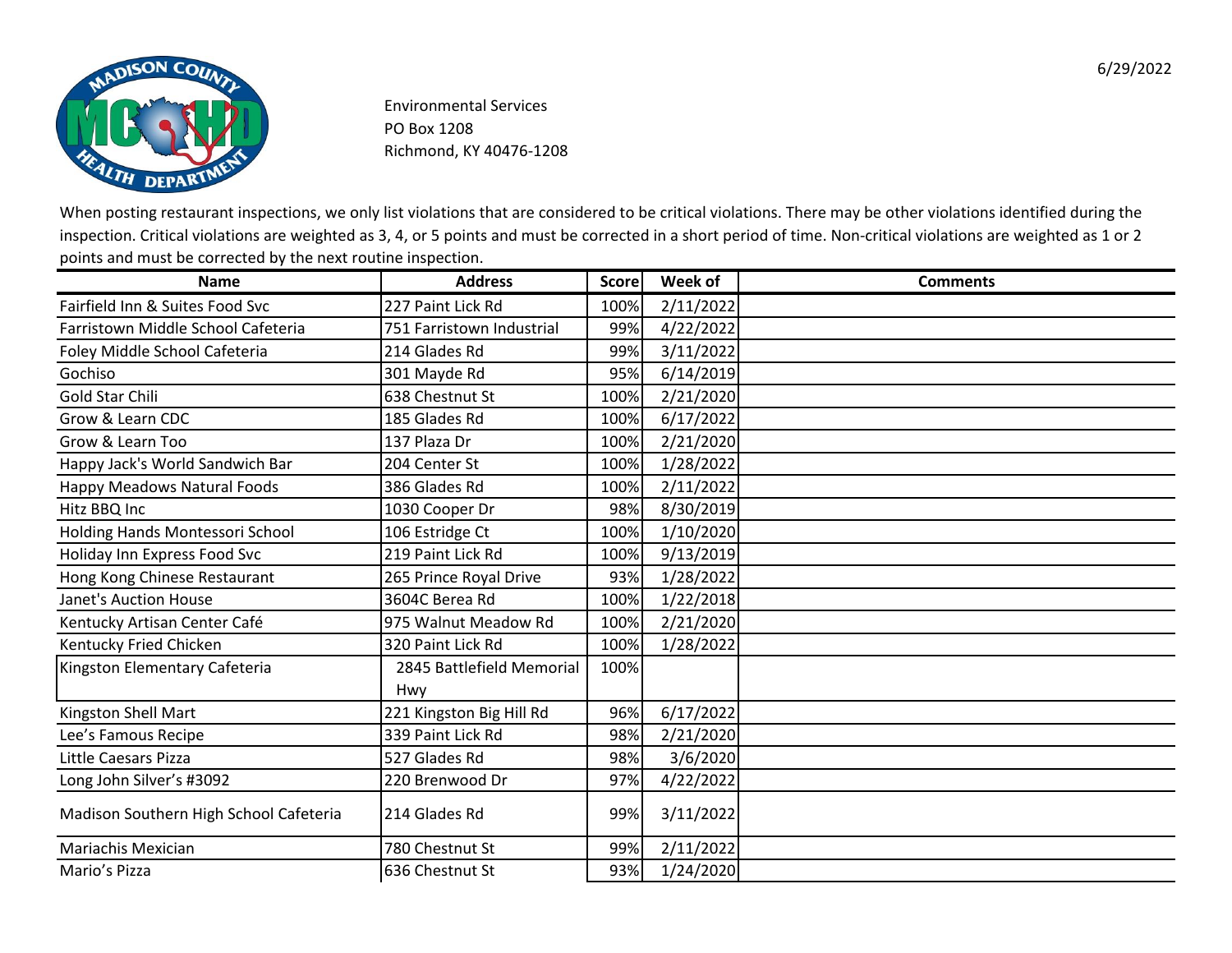

| <b>Name</b>                          | <b>Address</b>          | <b>Score</b> | Week of    | <b>Comments</b> |
|--------------------------------------|-------------------------|--------------|------------|-----------------|
| McDonalds #17024                     | 340 Glades Road         | 98%          | 2/21/2020  |                 |
| McDonalds #4217                      | 109 Brenwood Drive      | 97%          | 1/28/2022  |                 |
| Minit Mart #661                      | 100 Prince Royal Dr     | 100%         | 2/11/2022  |                 |
| Moore's Grocery                      | <b>RT 4 Box 166</b>     | 99%          | 1/24/2020  |                 |
| Native Bagel Company                 | 436 Chestnut St         | 98%          | 2/25/2022  |                 |
| Noodle Nirvana                       | 112 Main St             | 100%         | 1/28/2022  |                 |
| Old Town Candy Kitchen               | 128 N. Broadway         | 100%         | 2/21/2020  |                 |
| Papa John's Pizza #1330              | 212 Prince Royal Dr     | 100%         | 2/21/2020  |                 |
| Papa Leno's                          | 108 Center St           | 98%          | 3/6/2020   |                 |
| Peg & Awl Comrade Kitchen            | 440 Chestnut St         | 100%         | 5/20/2022  |                 |
| Phillip Rose Vendor Booth            | 285 Prince Royal Dr     | 100%         | 2/11/2022  |                 |
| Pinnacle View Inn B&B                | 491 Log Cabin Rd        | 100%         | 4/10/2018  |                 |
| Pizza Hut #010643                    | 710 Chestnut St         | 96%          | 1/28/2022  |                 |
| <b>Quality Inn Food Service</b>      | 365 Peggy Flats Rd      | 99%          | 7/8/2021   |                 |
| Red Roof Inn & Suites Food Service   | 330 Walnut Creek Dr     | 99%          | 2/22/2018  |                 |
| Redi Mart #9                         | 518 Glades Rd           | 97%          | 1/24/2020  |                 |
| Save-A-Lot                           | 403 Richmond Rd         | 100%         | 1/10/2020  |                 |
| <b>Seabury Center Concessions</b>    | Campus Dr               | 100%         | 10/18/2019 |                 |
| Shannon Johnson Elementary Cafeteria | 109 Oakwood Dr          | 99%          | 3/11/2022  |                 |
| Silver Creek Elementary Cafeteria    | 75 Old US Hwy 25N       | 99%          | 2/25/2022  |                 |
| <b>Silver Creek Market</b>           | 865 Hwy 1016            | 96%          | 7/5/2019   |                 |
| Sizzled and Sauced LLC               | <b>Berea Craft Fair</b> | 100%         | 7/16/2021  |                 |
| Smokehouse Grill & Buffet            | 107 Peggy Flat Rd       | 94%          | 4/8/2022   |                 |
| Sonic Drive In #3506                 | 100 Woodford Ave        | 100%         | 1/24/2020  |                 |
| Southern Madison Childcare Center    | 408 Mini Mall Dr        | 96%          | 3/6/2020   |                 |
| Speedway #8496                       | 101 Prince Royal        | 98%          | 4/8/2022   |                 |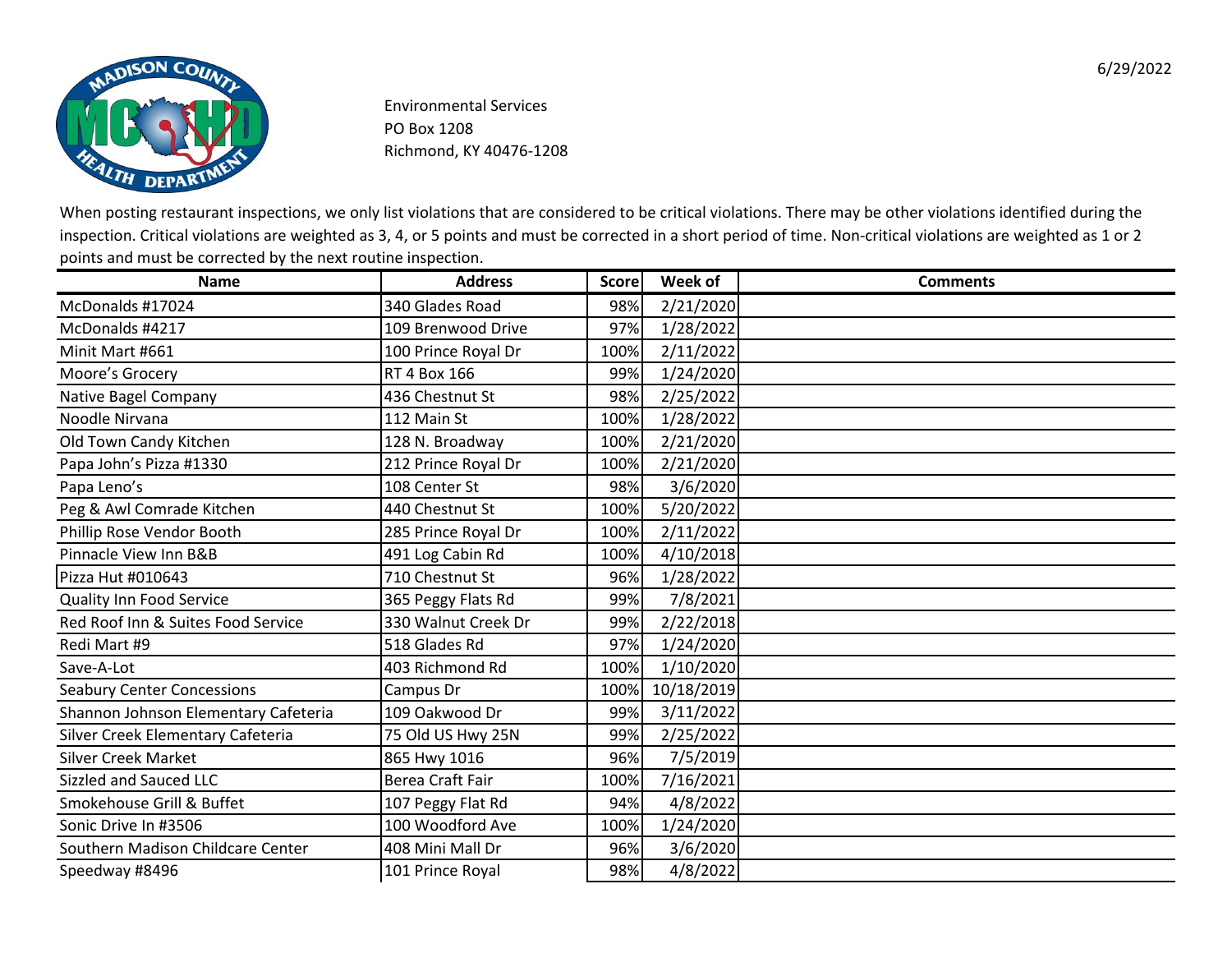

| <b>Name</b>                      | <b>Address</b>         | <b>Score</b> | Week of    | <b>Comments</b>                                                                                                  |
|----------------------------------|------------------------|--------------|------------|------------------------------------------------------------------------------------------------------------------|
| St Joseph Berea Cafeteria        | 305 Estill St          | 99%          | 2/25/2022  |                                                                                                                  |
| Subway #12551                    | 202 Richmond Rd        | 100%         | 1/28/2022  |                                                                                                                  |
| Subway #24541                    | 101 Peggy Flat Rd      | 99%          | 1/28/2022  |                                                                                                                  |
| Subway #32851                    | 240 Brenwood Dr        | 100%         | 1/28/2022  |                                                                                                                  |
| Super Shell Food Mart            | 594 Big Hill Rd        | 100%         | 1/19/2018  |                                                                                                                  |
| <b>Taco Bell</b>                 | 119 Brenwood Dr        | 98%          | 6/17/2022  |                                                                                                                  |
| The Terrace Nursing Home         | 1043 Brooklyn Blvd     | 100%         | 3/11/2022  |                                                                                                                  |
| Valero Food Mart                 | 101 Peggy Flat Rd      | 97%          | 11/10/2017 |                                                                                                                  |
| Walgreen's #11796                | 220 Richmond Rd        | 100%         | 2/21/2020  |                                                                                                                  |
| Wal-Mart #1190                   | 120 Jill Ave           | 98%          | 1/28/2022  |                                                                                                                  |
| Wendy's #4738                    | 104 Prince Royal Drive | 99%          | 2/11/2022  |                                                                                                                  |
| Wings, Etc.                      | 102 N Jill Dr          | 96%          | 1/10/2020  |                                                                                                                  |
| Y & M Shell Food Mart            | 100 Peggy Flats Road   | 97%          | 6/14/2019  |                                                                                                                  |
| Yale/Hyster                      | 2200 Menelaus Pike     | 97%          | 1/10/2020  |                                                                                                                  |
| Yamato                           | 103 Brenwood Drive     | 79%          |            | 1) No PH meter found<br>6/3/2022 2) Roaches observed in establishment<br>3) No bodily fluid instructions posted. |
|                                  |                        | 98%          | 6/17/2022  |                                                                                                                  |
| Yeti Freeze                      | 1 Pirate Parkway       | 100%         | 4/22/2022  |                                                                                                                  |
| <b>Richmond</b>                  |                        |              |            |                                                                                                                  |
| A & W                            | 2003 Lantern Ridge Rd  | 100%         | 2/11/2022  |                                                                                                                  |
| ABC Daycare & Learning Center #2 | 205 Churchill Dr       | 100%         | 2/25/2022  |                                                                                                                  |
| AFC Sushi @ Kroger #705          | 890 Eastern By Pass    | 100%         | 2/11/2022  |                                                                                                                  |
| Aldi #63                         | 798 Eastern By-Pass    | 100%         | 3/6/2020   |                                                                                                                  |
| Alpha Omega Nutrition            | 970 Commercial Dr      | 99%          | 2/21/2020  |                                                                                                                  |
| Apollo @ Little Sack             | 3325 Colonel Rd        | 95%          | 1/28/2022  |                                                                                                                  |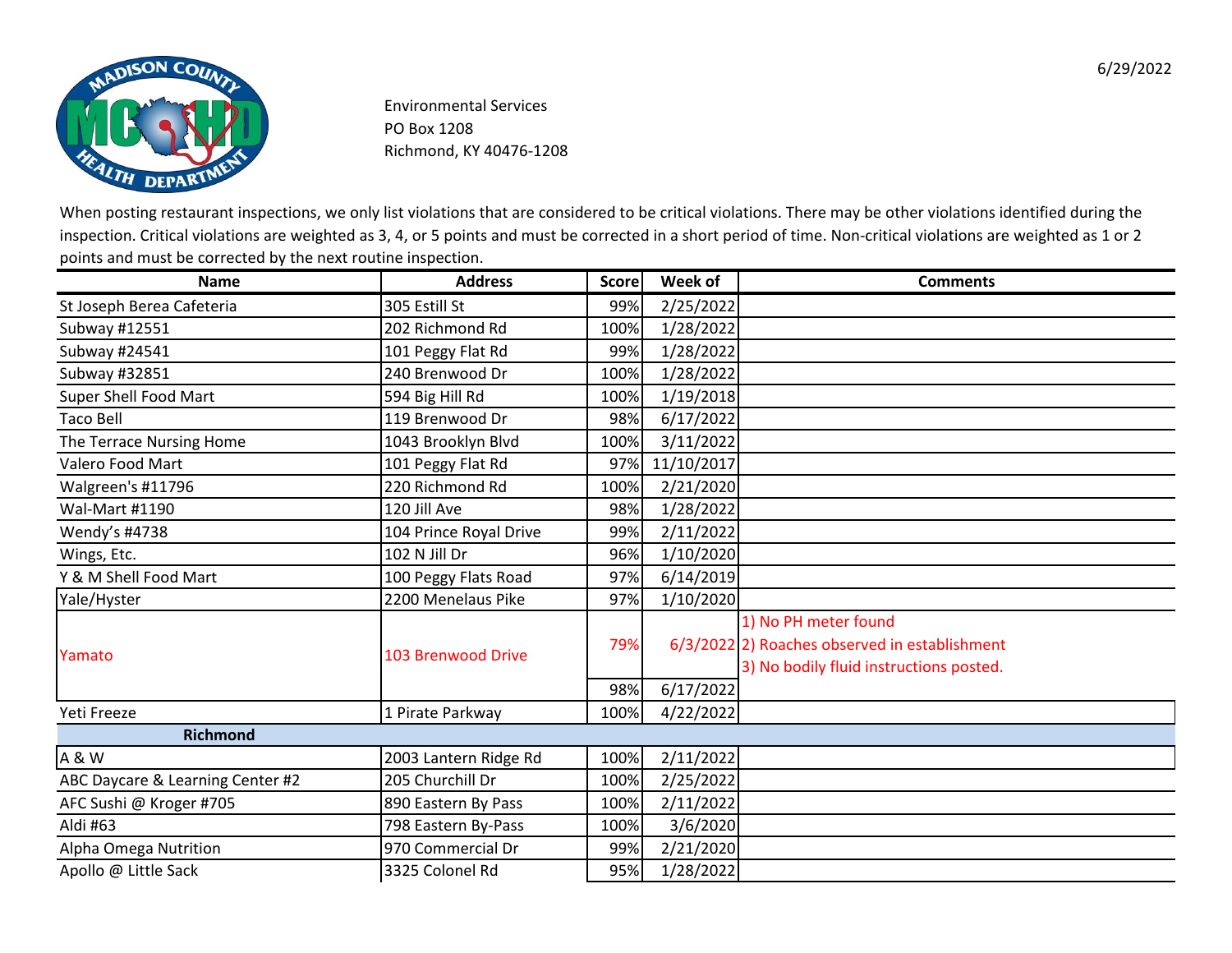

| <b>Name</b>                                  | <b>Address</b>        | <b>Score</b> | Week of   | <b>Comments</b>                                            |
|----------------------------------------------|-----------------------|--------------|-----------|------------------------------------------------------------|
| Apollo Pizza & Beer Emporium                 | 228 S. Second St      | 99%          | 2/11/2022 |                                                            |
| Apollo Pizza Mobile                          | 228 S. Second St      | 100%         | 1/24/2020 |                                                            |
| <b>Aramark EKU Cuisine</b>                   | Science Bldg, EKU     | 100%         | 4/26/2019 |                                                            |
| Arby's #937                                  | 480 Eastern By Pass   | 97%          | 5/24/2019 |                                                            |
| <b>Arcadian Cove</b>                         | 532 Cady Drive        | 100%         | 4/8/2022  |                                                            |
| Babylon Café                                 | 213 W Main St         | 92%          | 4/12/2019 |                                                            |
| Baptist Health Richmond Café                 | 801 Eastern By Pass   | 99%          | 6/17/2022 |                                                            |
| <b>Barnyard Grub</b>                         | 1440 Curtis Pike      | 100%         | 2/14/2020 |                                                            |
| <b>Baskin Robbins</b>                        | 202 Wayne Dr          | 100%         | 3/11/2022 |                                                            |
| <b>Batter &amp; Buttercream Custom Cakes</b> | 2421 Cedar Hill Dr    | 100%         | 6/17/2022 |                                                            |
| <b>Bellevue Learning Center</b>              | 300 Bellevue Dr       | 93%          | 5/6/2022  |                                                            |
| <b>Bennett House</b>                         | 419 W Main St         | 100%         | 3/6/2020  |                                                            |
| Bespoke Bakery and Café                      | 830 Eastern By Pass   | 98%          | 2/11/2022 |                                                            |
| <b>Best Donuts</b>                           | 711 Big Hill Ave      | 93%          | 1/12/2018 |                                                            |
| <b>Best Western Food Svc</b>                 | 100 Eastern By Pass   | 92%          |           | 6/3/2022 1) Chemical spray bottles found improperly stored |
|                                              |                       | 99%          | 6/3/2022  |                                                            |
| Better Burgers & More                        | 952 Red House Rd      | 97%          | 3/6/2020  |                                                            |
| <b>Big City Pizza</b>                        | 1105A Kim Kent Dr     | 99%          | 1/28/2022 |                                                            |
| <b>Bluegrass BP</b>                          | 1900 Berea Rd         | 99%          | 3/6/2020  |                                                            |
| <b>Bluegrass Career Development Center</b>   | 549 Recycle Dr        | 100%         | 1/28/2022 |                                                            |
| <b>Bluegrass Child Care Center</b>           | 211 Pin Oak Dr        | 99%          | 4/22/2022 |                                                            |
| <b>Bluegrass Kettle Masters</b>              | 3563 Lexington Rd     | 100%         | 6/21/2019 |                                                            |
| Boonesborough Elementary Cafeteria           | 1441 Boonesborough Rd | 99%          | 3/11/2022 |                                                            |
| The Bounce House                             | 831 Eastern By-Pass   | 100%         | 5/4/2018  |                                                            |
| Brady's Sushi & Hibachi                      | 525 Eastern By-Pass   | 99%          | 1/28/2022 |                                                            |
| Buc-ee's                                     | 1013 Buc-ee's Blvd    | 100%         | 4/8/2022  |                                                            |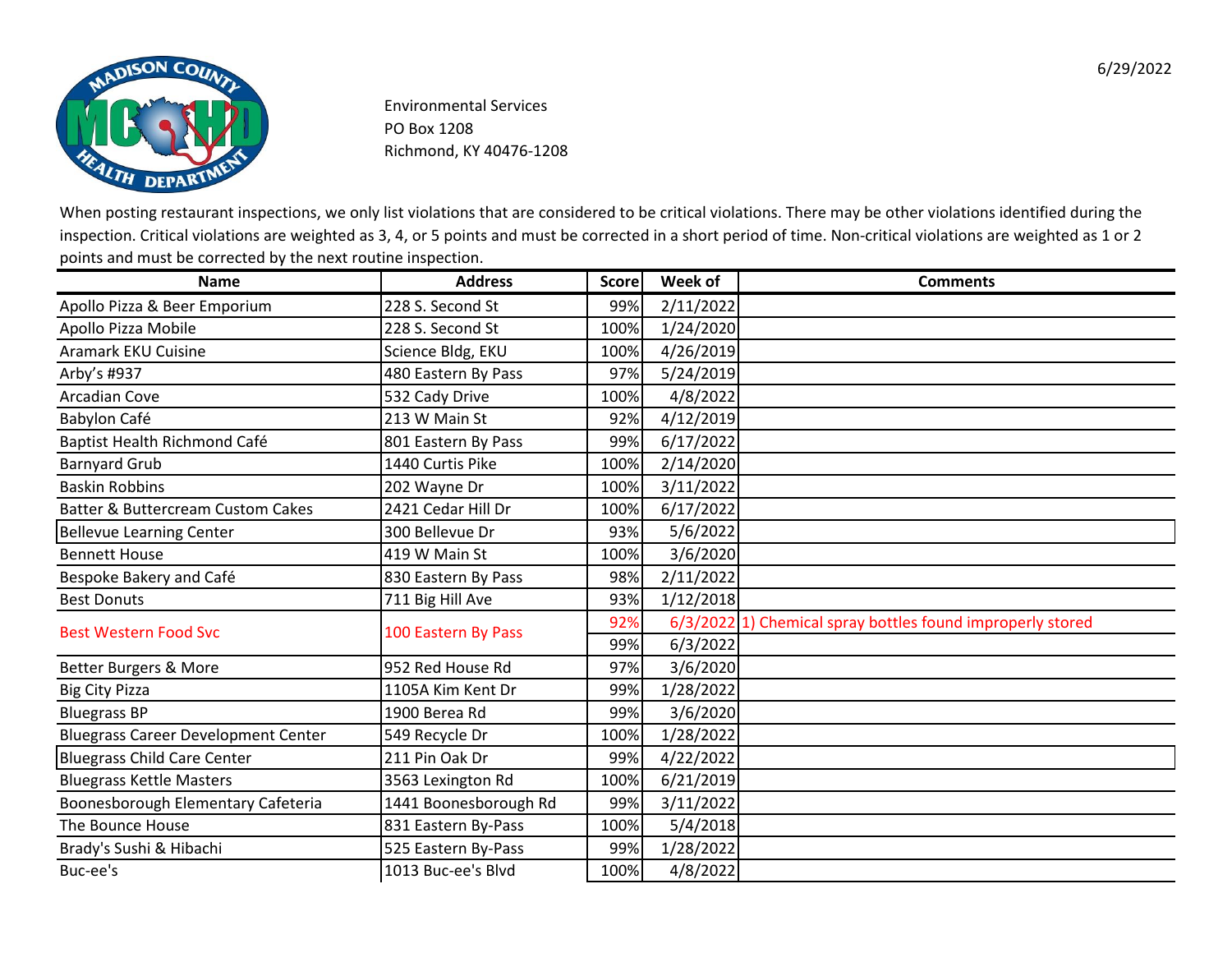

| <b>Name</b>                         | <b>Address</b>              | <b>Score</b> | Week of    | <b>Comments</b> |
|-------------------------------------|-----------------------------|--------------|------------|-----------------|
| Buffalo Wild Wings #250             | 2139 Lantern Ridge Rd       | 99%          | 2/11/2022  |                 |
| The Bull at Boone's Trace           | 175 Glen Eagle Blvd         | 99%          | 10/18/2019 |                 |
| Burger King #16844                  | 500 Hampton Way             | 99%          | 6/3/2022   |                 |
| <b>Burgher Burger</b>               | 236 W Main St               | 100%         | 8/30/2019  |                 |
| Café Burrier@EKU                    | Burrier Bldg, EKU           | 100%         | 6/26/2018  |                 |
| Café Meeples                        | 208 W Main St               | 98%          | 7/5/2019   |                 |
| Cajun Country                       | Eastern By Pass             | 100%         | 2/11/2022  |                 |
| Captain D's                         | 1059 Berea Rd               | 95%          | 3/11/2022  |                 |
| Casa Café                           | 433 Professional Dr         | 100%         | 5/6/2022   |                 |
| Casa Fiesta                         | 240 Eastern By-Pass         | 99%          | 5/17/2019  |                 |
| Case Cafeteria                      | 521 Lancaster Ave           | 99%          | 5/17/2019  |                 |
| Catering By Ann                     | 3607 Berea Rd               | 100%         | 10/18/2019 |                 |
| Caudill Middle School Food Svc      | 1428 Robert Martin          | 100%         | 5/20/2022  |                 |
| Chenault Vineyards Café             | 2284 Barnes Mill Rd         | 96%          | 5/17/2019  |                 |
| Chick-Fil-A                         | 2072 Lantern Ridge          | 99%          | 5/20/2022  |                 |
| <b>Chicks Wings Express</b>         | 1209 Paula Dr               | 100%         | 1/24/2020  |                 |
| Chicks Wings Southern Style         | 946 Red House Rd            | 93%          | 2/15/2019  |                 |
| Chrissy's Country Cousins Café      | 830 Eastern By Pass         | 100%         | 11/1/2019  |                 |
| Chuck Wagon                         | 533B Hampton Way            | 100%         | 2/21/2020  |                 |
| Cinemark #1040                      | 2103 Lantern Ridge Dr       | 100%         | 3/11/2022  |                 |
| Circle K #3257                      | 1000 Amberly Way            | 100%         | 2/11/2022  |                 |
| <b>Clarion Pointe</b>               | 1751 Lexington Rd           | 100%         | 2/11/2022  |                 |
| Clark Moore Middle School Cafeteria | 1143 Berea Rd               | 100%         | 1/24/2020  |                 |
| <b>Clowers Grocery</b>              | 122 Battlefield Memorial Hw | 100%         | 5/6/2022   |                 |
| College Food Mart                   | 600 Lancaster Dr            | 100%         | 8/10/2018  |                 |
| Comete Alquito                      | 414 Sara Leigh Dr           | 100%         | 2/14/2020  |                 |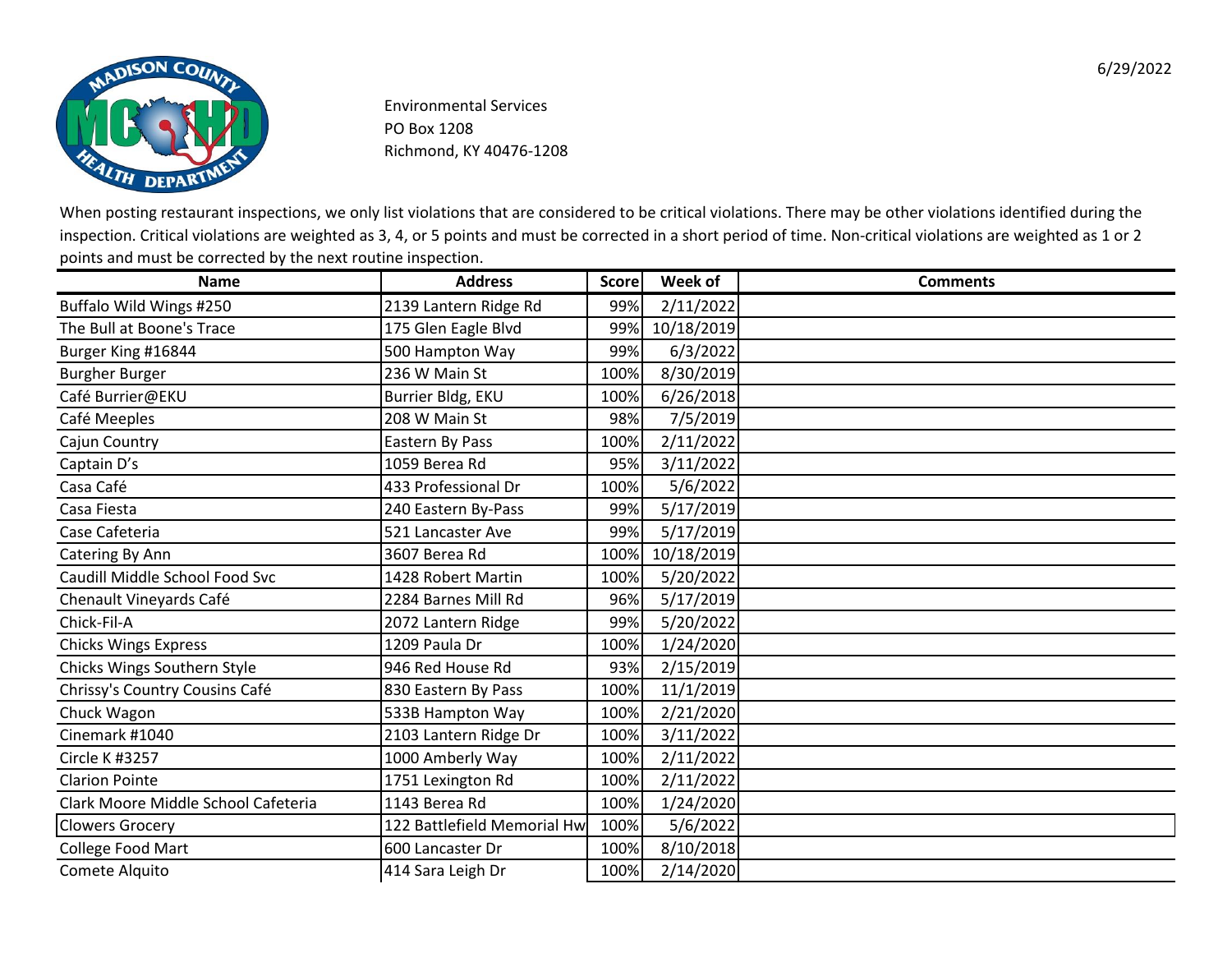![](_page_7_Picture_0.jpeg)

| <b>Name</b>                          | <b>Address</b>             | <b>Score</b> | Week of   | <b>Comments</b>                                            |
|--------------------------------------|----------------------------|--------------|-----------|------------------------------------------------------------|
| Comfort Suites Food Service          | 2007 Colby Taylor Dr.      | 100%         | 5/6/2022  |                                                            |
| <b>Compassionate Care Center</b>     | 350 Isaac Dr               | 100%         | 2/25/2022 |                                                            |
| Cookout Restaurant                   | 120 Eastern By-Pass        | 95%          | 1/24/2020 |                                                            |
| <b>Cooper's Casual Dining</b>        | 688 University Shopping    | 99%          | 1/28/2022 |                                                            |
| The Copper Still                     | 212 Water St               | 97%          | 3/8/2019  |                                                            |
| Cotton & Cone                        | 1210 Parkview Way          | 100%         | 6/3/2022  |                                                            |
| Cracker Barrel #10                   | 1797 Lexington Rd          | 98%          | 3/22/2022 |                                                            |
| Craft                                | 200 W Main St              | 100%         | 2/14/2020 |                                                            |
| Culver's                             | 2012 Lantern Ridge         | 100%         | 2/25/2022 |                                                            |
| Dairy Queen #12972                   | 1007 Sylvia Dr             | 95%          | 2/15/2019 |                                                            |
| Dairy Queen #14816                   | 131 N. Keeneland Dr.       | 99%          | 2/25/2022 |                                                            |
| Daniel Boone Elementary Cafeteria    | 710 N. Second St           | 99%          | 3/11/2022 |                                                            |
| <b>Danielle's Country Sandwiches</b> | 1019-A Ival James Blvd     | 98%          | 1/10/2020 |                                                            |
| Days Inn Food Service                | 2109 Belmont Dr.           | 100%         | 5/6/2022  |                                                            |
| Dollar General #13228                | 205 Automotive Dr          | 99%          | 2/25/2022 |                                                            |
| Dollar General #13771                | 1605 Boonesboro Rd         | 100%         | 2/11/2022 |                                                            |
| Dollar General #15859                | 3536 Berea Rd              | 97%          | 2/25/2022 |                                                            |
| <b>Dominion Senior Living</b>        | 200 Meridian Way           | 100%         | 1/28/2022 |                                                            |
| Domino's Pizza                       | 328 Eastern Bypass         | 100%         | 2/21/2020 |                                                            |
| Don Señor Express                    | 688 University Shopping    | 100%         | 6/3/2022  |                                                            |
| Dos Hermanos                         | 1900 Berea Rd              | 95%          | 2/11/2022 |                                                            |
| Doughdaddy's Doughnuts               | 100 Moberly Road, Richmond | 97%          | 4/22/2022 |                                                            |
| <b>Dreaming Creek Brewery</b>        | 109 E. Irvine St           | 100%         | 2/25/2022 |                                                            |
| <b>Dunkin' Donuts</b>                | 1029 Sylvia Dr             | 85%          |           | 6/3/2022 1) Chemical spray bottles found improperly stored |
|                                      |                            | 96%          | 6/3/2022  |                                                            |
| Eastern Scholar House Child Dev Ctr  | 801 VanHoose Dr            | 100%         | 1/28/2022 |                                                            |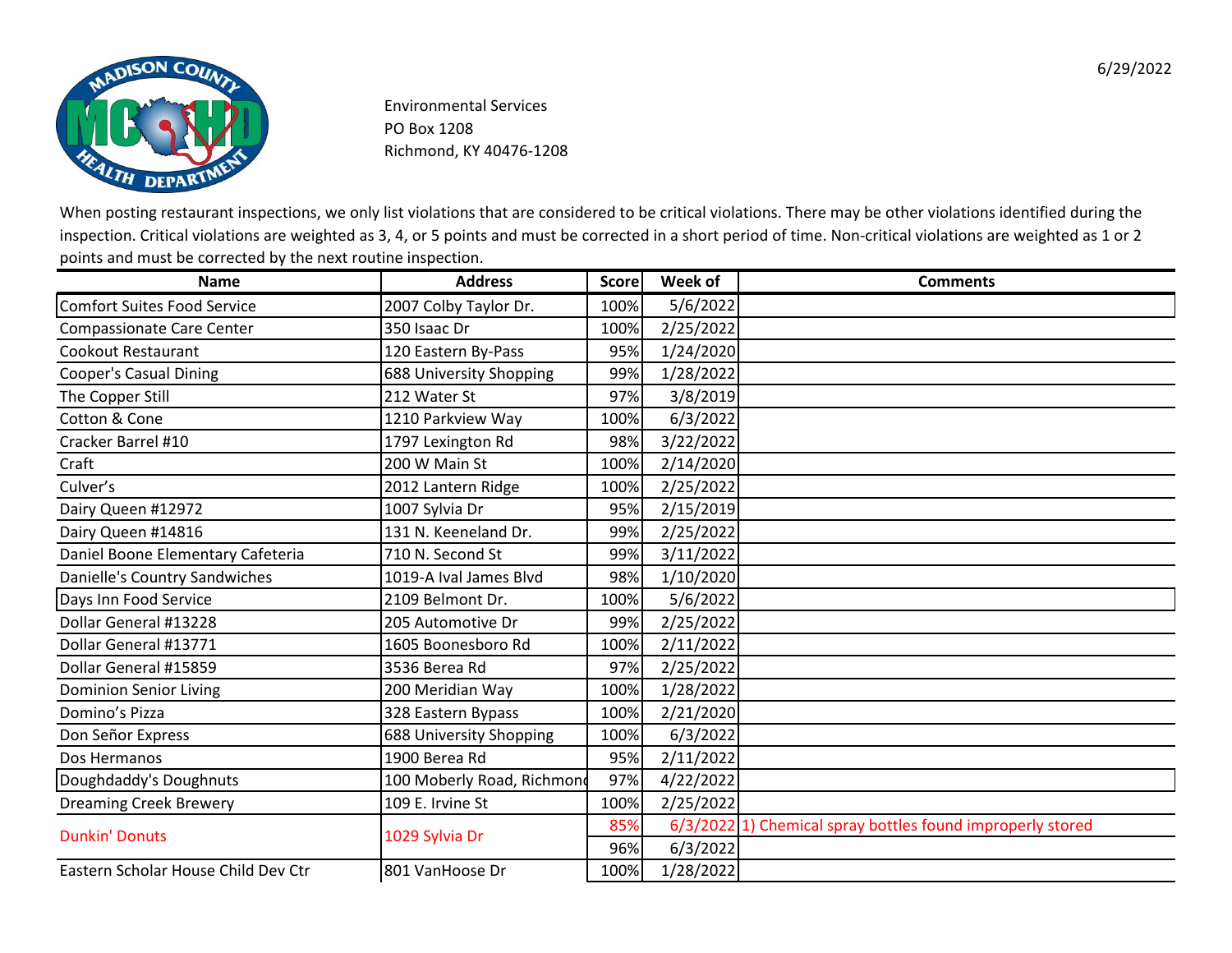![](_page_8_Picture_0.jpeg)

| <b>Name</b>                               | <b>Address</b>            | <b>Score</b> | Week of    | <b>Comments</b> |
|-------------------------------------------|---------------------------|--------------|------------|-----------------|
| Easy Stop & Shop                          | 3198 Lexington Rd         | 98%          | 2/25/2022  |                 |
| <b>Einstein Bagels</b>                    | 17 Powell Dr. Bldg.       | 100%         | 5/6/2022   |                 |
| <b>EKU Athletics Nutrition Bar</b>        | 103 Moberly Bldg, EKU     | 100%         | 2/14/2020  |                 |
| <b>EKU Fountain Food Court Powell</b>     | 521 Lancaster Ave         | 99%          | 2/21/2020  |                 |
| El Charro Texano                          | 136 N Keeneland Dr        | 99%          | 6/3/2022   |                 |
| El Major                                  | 256 Richmond Road, Richmo | 96%          | 4/22/2022  |                 |
| <b>Estepp's Shell</b>                     | 1074 Barnes Mill Rd       | 98%          | 6/21/2019  |                 |
| Family Dollar #20636                      | 257 Main St               | 98%          | 1/28/2022  |                 |
| Fast Lane                                 | 401 Southern Cross Dr     | 98%          | 2/25/2022  |                 |
| Fazoli's                                  | 441 Leighway Dr           | 94%          | 2/25/2022  |                 |
| <b>Firehouse Subs</b>                     | 1146 Barnes Mill Rd       | 96%          | 2/11/2022  |                 |
| First Baptist Church Kitchen              | 425 Eastern Bypass        | 100%         | 3/22/2022  |                 |
| First Watch                               | 222 Lantern Ridge Dr      | 100%         | 2/11/2022  |                 |
| Fort Boonesboro Pool Concessions          | 4375 Boonesboro Rd        | 100%         | 6/15/2018  |                 |
| Four Sisters in Richmond                  | 830 Eastern By Pass B10   | 96%          | 1/24/2020  |                 |
| Freddy's                                  | 853 Eastern By Pass       | 100%         | 2/25/2022  |                 |
| <b>Galaxy Bowling &amp; Entertainment</b> | 1025 Amberly Way          | 97%          | 1/28/2022  |                 |
| Gibson Bay Golf Café                      | 2000 Gibson Bay Dr        | 98%          | 7/16/2021  |                 |
| <b>GiGi's Catering</b>                    | 2326 Union City Rd        | 100%         | 5/24/2019  |                 |
| Gillum's Sports Lounge                    | 130 Richmond Mall         | 95%          | 11/29/2019 |                 |
| Giovanni's Pizza                          | 805 #1 E. By Pass         | 93%          | 1/28/2022  |                 |
| Glenn Marshall Elementary Cafeteria       | 1442 Robert Martin Blvd   | 99%          | 10/18/2019 |                 |
| <b>Golden Corral</b>                      | 1006 Amberly Way          | 98%          | 1/28/2022  |                 |
| Hampton Inn Food Svc                      | 1099 Barnes Mill Rd       | 99%          | 6/17/2022  |                 |
| Hardee's #1501952                         | 520 Eastern By Pass       | 100%         | 2/11/2022  |                 |
| Hardee's #1501953                         | 103 S Keeneland Dr        | 98%          | 4/8/2022   |                 |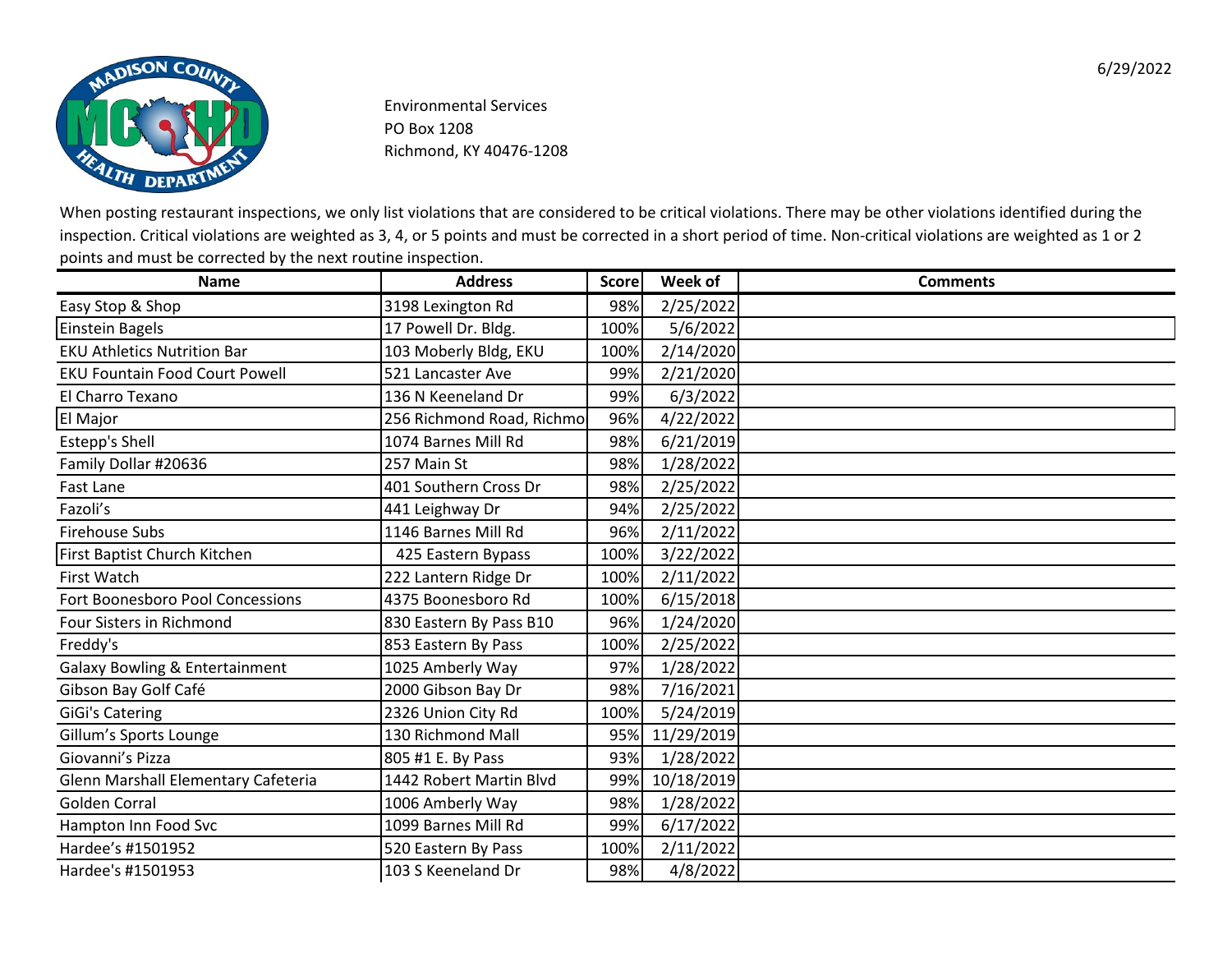![](_page_9_Picture_0.jpeg)

| <b>Name</b>                     | <b>Address</b>            | <b>Score</b> | Week of    | <b>Comments</b> |
|---------------------------------|---------------------------|--------------|------------|-----------------|
| Hissho Sushi at Meijer          | 2013 Lantern Ridge Dr     | 96%          | 5/6/2022   |                 |
| Holiday Inn Express Food Svc    | 1990 Colby Taylor Dr      | 100%         | 10/11/2019 |                 |
| <b>Home Meals Delivery</b>      | 325 University Dr.        | 100%         | 5/6/2022   |                 |
| <b>Hooters</b>                  | 241 Eastern Bypass        | 97%          | 3/22/2022  |                 |
| Horizon Adult Health Care       | 1621 Foxhaven Dr          | 100%         | 4/8/2022   |                 |
| Hospice Care Plus               | 350 Isaac Dr              | 100%         | 1/11/2019  |                 |
| <b>IHOP</b>                     | 1062 Barnes Mill Rd       | 98%          | 6/3/2022   |                 |
| Insomnia Cookie                 | 112 E. Main St            | 98%          | 7/8/2021   |                 |
| Jackson's                       | 203 S 3rd Street          | 96%          | 8/23/2019  |                 |
| <b>Janet's Auction House</b>    | 3604C Berea Road          | 100%         | 5/6/2022   |                 |
| Java City @ EKU Library         | 457 University Dr.        | 100%         | 5/6/2022   |                 |
| Jimmy Johns #0714               | 112 E. Main St            | 100%         | 10/12/2018 |                 |
| Jimmy Johns #3019               | 1074 Barnes Mill Rd       | 100%         | 1/10/2020  |                 |
| Kenwood Health & Rehab          | 130 Meadowlark Dr         | 98%          | 4/8/2022   |                 |
| <b>KFC</b>                      | 851 Eastern Bypass        | 99%          | 4/22/2022  |                 |
| Khin's Sushi                    | 839B E By Pass            | 98%          | 1/28/2022  |                 |
| Kids First of Richmond          | 324 Ann Hume Blvd.        | 100%         | 5/6/2022   |                 |
| Kids Kingdom                    | 360 Highland Dr           | 100%         | 2/25/2022  |                 |
| King Buffet                     | 650 E. By Pass            | 92%          | 2/25/2022  |                 |
| Kingston Elementary Cafeteria   | 2845 Battlefield Mem Pwky | 100%         | 11/1/2019  |                 |
| Kirksville Elementary Cafeteria | 2399 Lancaster Rd         | 100%         | 3/11/2022  |                 |
| Kit Carson Elementary Cafeteria | 450 Tates Creek Rd        | 100%         | 4/8/2022   |                 |
| Kona Ice #1 Truck               | PO Box 1746               | 100%         | 2/14/2020  |                 |
| Kona Ice #2 Truck               | PO Box 1746               | 100%         | 2/14/2020  |                 |
| Kona Ice #3 Truck               | PO Box 1746               | 100%         | 2/14/2020  |                 |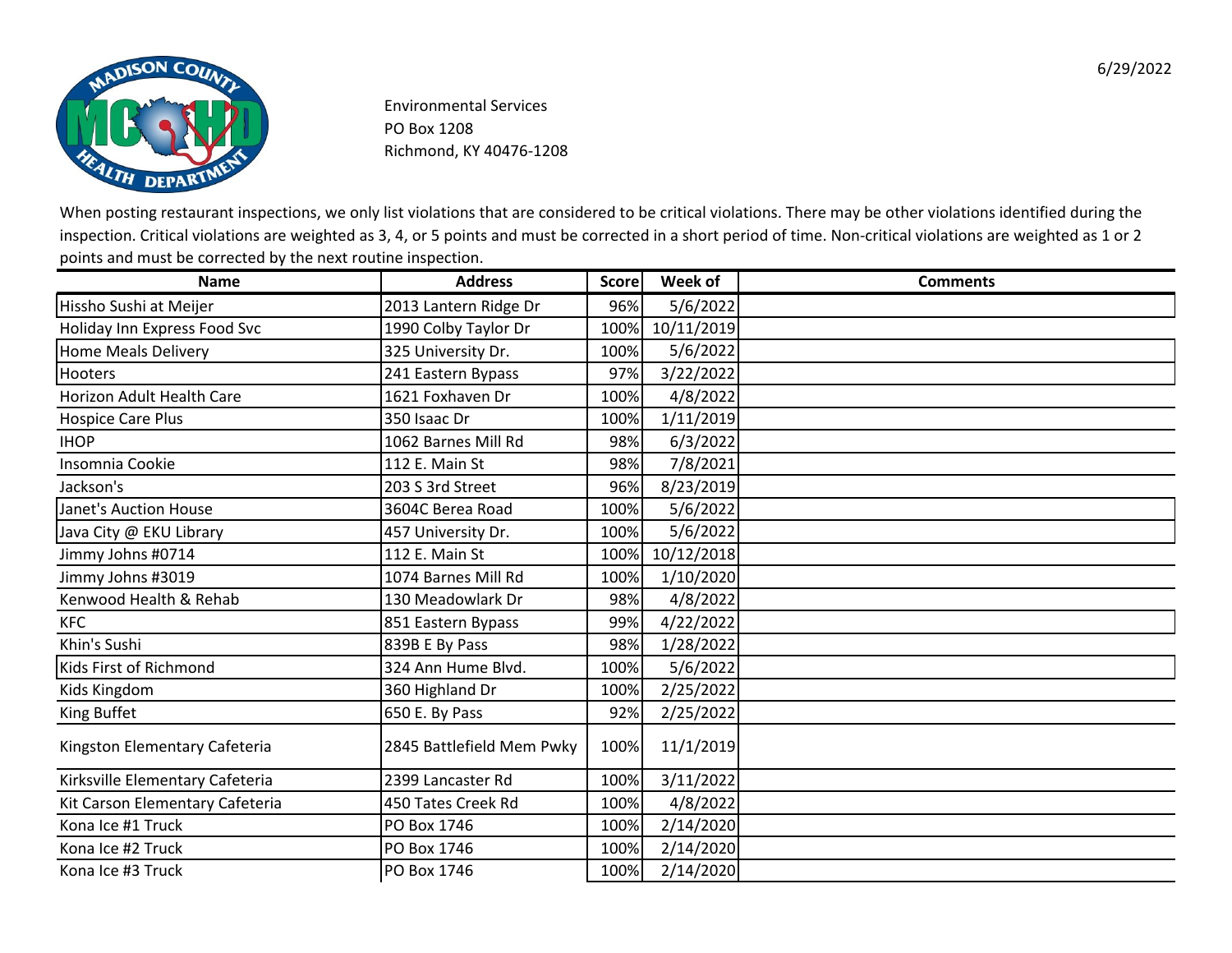![](_page_10_Picture_0.jpeg)

| <b>Name</b>                           | <b>Address</b>          | <b>Score</b> | Week of    | <b>Comments</b> |
|---------------------------------------|-------------------------|--------------|------------|-----------------|
| Kroger L-705                          | 890 Eastern By Pass     | 97%          | 2/11/2022  |                 |
| Koto Japanese Bistro                  | 2127 Lantern Ridge Dr   | 96%          | 3/22/2022  |                 |
| La Mexicana                           | 247 Miller Drive        | 100%         | 4/8/2022   |                 |
| Lake Reba Concession #2               | Lake Reba Dr            | 100%         | 4/12/2019  |                 |
| LaRosa Family Pizzaria                | 2216 Lantern Ridge Dr   | 98%          | 6/3/2022   |                 |
| Lee's Famous Recipe                   | 1007 Centre Dr          | 93%          | 4/8/2022   |                 |
| Lexington Road Church of God Food Svc | 2336 Lexington Rd       | 100%         | 1/28/2022  |                 |
| Liberty Place Recovery Ctr            | 218 Lake St             | 100%         | 2/25/2022  |                 |
| Little Caesars Pizza                  | 535 Leighway Dr         | 99%          | 7/8/2021   |                 |
| Logan's Roadhouse                     | 2146 Lantern Ridge Dr   | 98%          | 2/25/2022  |                 |
| Love's Travel Stop/Arby's #291        | 3799 Colonel Rd         | 99%          | 10/18/2019 |                 |
| LT Food Mart                          | 1699 E. Main St         | 94%          | 2/21/2020  |                 |
| Mad Mushroom Pizza                    | 626 Eastern Bypass      | 97%          | 1/28/2022  |                 |
| Madison Central High School Cafeteria | 705 N Second Street     | 100%         | 4/22/2022  |                 |
| Madison County Board of Education     | 300 Bond St             | 100%         | 1/24/2020  |                 |
| <b>Madison County Fair Concession</b> | 3237 Old Irvine Rd      | 100%         | 6/3/2022   |                 |
| Madison Garden Bar & Grill            | 152 N. Madison Ave      | 100%         | 2/11/2022  |                 |
| Madison Health & Rehabilitation Ctr   | 131 Meadowlark Dr       | 98%          | 4/8/2022   |                 |
| Madison Kindergarten Academy          | 300 Bond St             | 100%         | 4/8/2022   |                 |
| Madison Middle School Cafeteria       | 101 Summit St           | 99%          | 3/11/2022  |                 |
| Main St Bakery & Café                 | 144 E Main St           | 98%          | 10/18/2019 |                 |
| Main St Gulf                          | 421 W. Main St          | 98%          | 7/8/2021   |                 |
| Mamut Bar & Grill                     | 2187 Lexington Rd       | 100%         | 4/8/2022   |                 |
| The Manhattan Club                    | 221 Water St            | 98%          | 1/5/2018   |                 |
| Masala Fine Indian Cuisine            | 1000 Centre Drive       | 96%          | 3/6/2020   |                 |
| McAlister's Deli                      | 620 E. By-Pass, Ste 620 | 98%          | 2/21/2020  |                 |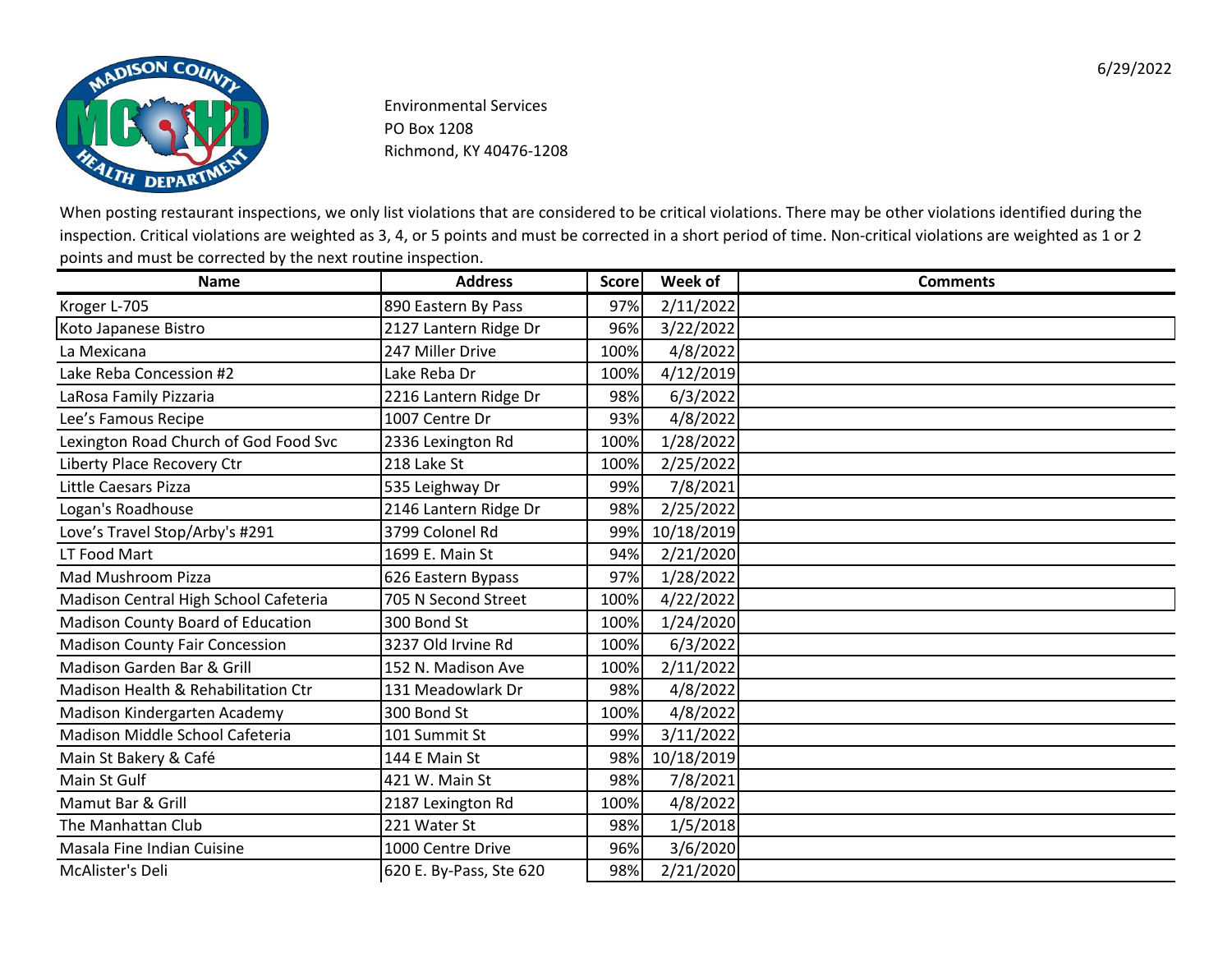![](_page_11_Picture_0.jpeg)

| <b>Name</b>                       | <b>Address</b>                    | <b>Score</b> | Week of    | <b>Comments</b> |
|-----------------------------------|-----------------------------------|--------------|------------|-----------------|
| <b>McCready Manor</b>             | 300 Stocker Dr                    | 100%         | 4/8/2022   |                 |
| McDonald's #2100                  | 485 Eastern Bypass                | 99%          | 3/22/2022  |                 |
| McDonald's #7012                  | 864 Eastern By Pass               | 98%          | 3/11/2022  |                 |
| McDonald's #34957                 | 1001 Brandy Lane                  | 99%          | 2/11/2022  |                 |
| Meijer Convenience Store/Gas #258 | 2001 Lantern Ridge Rd             | 100%         | 1/28/2022  |                 |
| Meijers #258                      | 2013 Lantern Ridge Dr             | 98%          | 4/22/2022  |                 |
| Merrick Shell                     | 2048 Merrick Dr.                  | 95%          | 5/6/2022   |                 |
| Mi Pueblo                         | 465 Eastern By-Pass               | 100%         | 3/11/2022  |                 |
| Mi Pueblo at Colonel Corner       | 298 S Second St                   | 96%          | 5/20/2022  |                 |
| Moberly Shell                     | 3306 New Irvine Rd                | 96%          | 4/26/2019  |                 |
| Model Laboratory Cafeteria        | 521 Lancaster Ave.                | 100%         | 5/6/2022   |                 |
| <b>Morning Pointe</b>             | 1400 Gibson Bay Dr                | 100%         | 2/25/2022  |                 |
| <b>Mountain World Concessions</b> | 3625 Irvine Rd                    | 100%         | 3/29/2019  |                 |
| New China King                    | 839 Eastern By-Pass               | 93%          | 6/3/2022   |                 |
| Nuevo Vallarta                    | 709 Big Hill Ave                  | 91%          | 1/28/2022  |                 |
| <b>Nuhealth Supplements</b>       | 2139 Lantern Ridge Rd, Ste<br>400 | 100%         | 3/11/2022  |                 |
| <b>Nutrition Center #3</b>        | 630 Big Hill Ave                  | 100%         | 1/28/2022  |                 |
| O'Charley's                       | 815 Eastern Bypass                | 97%          | 3/22/2022  |                 |
| The Olive Garden #1822            | 2168 Lantern Ridge                | 97%          | 6/3/2022   |                 |
| Orange Leaf Frozen Yogurt         | 620 E. By Pass                    | 100%         | 10/11/2019 |                 |
| Outback Steak House #1894         | 400 Highland Park Dr              | 97%          | 4/22/2022  |                 |
| The Paddy Wagon                   | 150 E. Main St                    | 97%          | 6/17/2022  |                 |
| Panda Express #2905               | 2011 Colby Taylor                 | 99%          | 7/26/2019  |                 |
| Panera Bread #1363                | 2174 Lantern Ridge                | 100%         | 2/21/2020  |                 |
| Papa John's Pizza #55             | 455 E. By Pass                    | 98%          | 7/8/2021   |                 |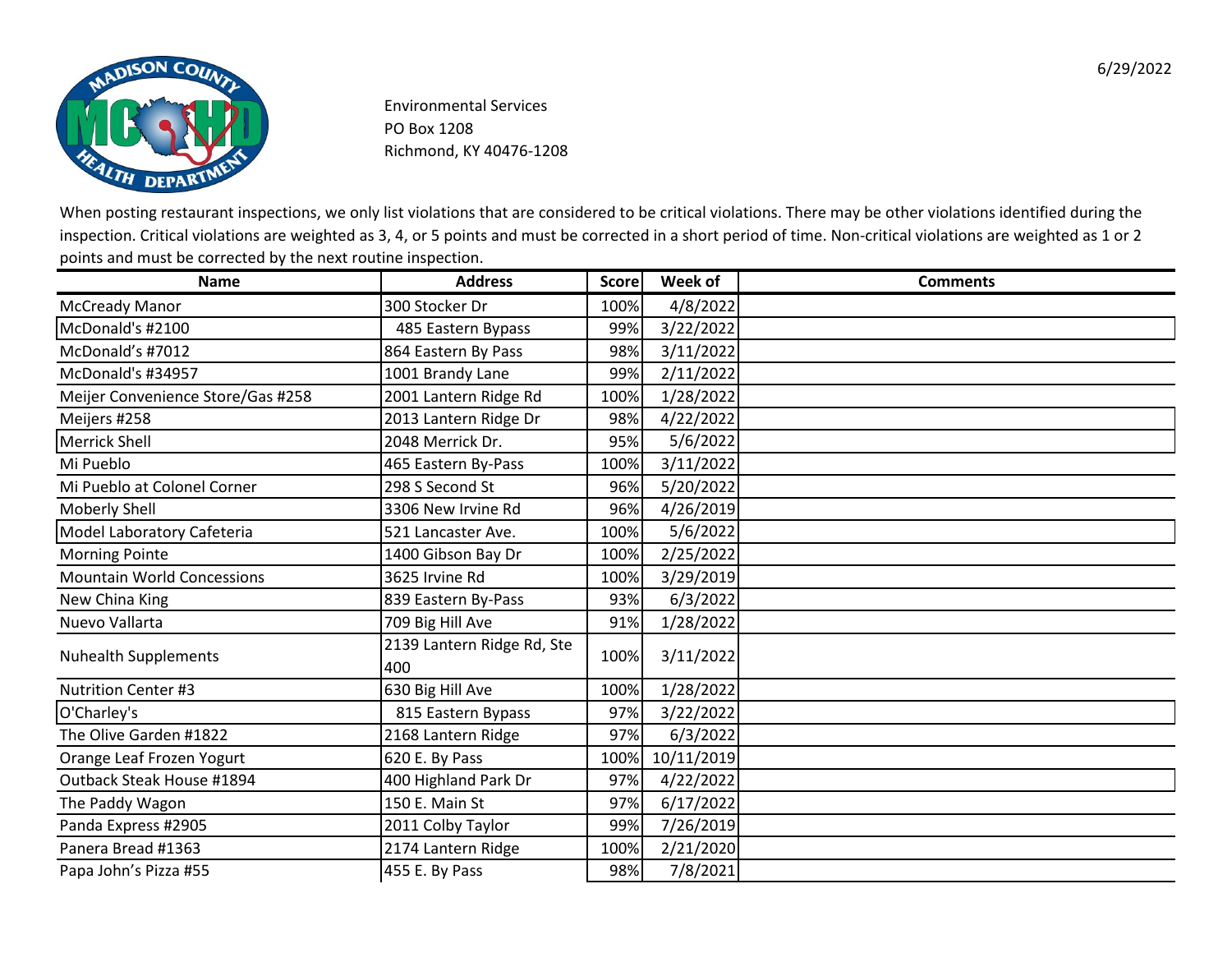![](_page_12_Picture_0.jpeg)

| <b>Name</b>                         | <b>Address</b>           | <b>Score</b> | Week of   | <b>Comments</b> |
|-------------------------------------|--------------------------|--------------|-----------|-----------------|
| <b>Paradise Cove Concessions</b>    | Lake Reba Complex        | 100%         | 5/17/2019 |                 |
| <b>Penn Station East Coast Subs</b> | 620 E. By Pass           | 99%          | 3/11/2022 |                 |
| Pizza Hut #5                        | 946 Commercial Dr        | 93%          | 1/28/2022 |                 |
| Pizza Hut #010387                   | 116 S. Keeneland Dr      | 95%          | 4/8/2022  |                 |
| Play & Learn Childcare Center       | 5095 Atwood Dr           | 100%         | 3/11/2022 |                 |
| The Prep Academy at Madison County  | 2323 Lexington Rd        | 100%         | 4/22/2022 |                 |
| Purdy's Coffee Company              | 212 W Main St            | 100%         | 6/17/2022 |                 |
| Purdy's Coffee Company              | 444 Big Hill Ave         | 99%          | 6/17/2022 |                 |
| Qdoba Mexican Eats #2444            | 429 Leighway Dr          | 98%          | 8/16/2019 |                 |
| <b>Quality Inn Food Service</b>     | 2006 Colby Taylor Dr     | 99%          | 1/28/2022 |                 |
| Raising Cane's Chicken Fingers      | 1140 Barnes Mill Rd      | 99%          | 2/21/2020 |                 |
| Rally's #324                        | 509 Eastern By Pass      | 97%          | 3/22/2022 |                 |
| Red Lion Inn & Suites               | 1751 Lexington Rd        | 100%         | 2/15/2019 |                 |
| Red Lobster #669                    | 500 Richmond Mall        | 95%          | 6/3/2022  |                 |
| Red Roof Inn Food Service           | 111 Bahama Ct.           | 100%         | 5/6/2022  |                 |
| Redi Mart #06                       | 2200 Lexington Rd        | 98%          | 6/14/2019 |                 |
| Redi Mart #07                       | 2032 Richmond Rd         | 96%          | 3/6/2020  |                 |
| Redi Mart #12                       | 631 Big Hill Ave         | 96%          | 2/11/2022 |                 |
| Redi Mart #17                       | 920 Red House Rd         | 97%          | 6/14/2019 |                 |
| Redi Mart #18                       | 1640 Berea Rd            | 97%          | 2/21/2020 |                 |
| Redi Mart #53                       | 430 N. 2ND St            | 98%          | 2/25/2022 |                 |
| Redi Mart #60                       | 1104 Berea Rd            | 98%          | 2/25/2022 |                 |
| <b>Revive Protein Bar</b>           | 620 Big Hill Ave., Ste 5 | 100%         | 3/22/2022 |                 |
| <b>Richmond Beer House</b>          | 218 S Porter             | 100%         | 1/10/2020 |                 |
| <b>Richmond BP</b>                  | 3002 Simpson Lane        | 90%          | 9/28/2018 |                 |
| <b>Richmond Child Care</b>          | 220 Duncannon Lane       | 100%         | 4/13/2018 |                 |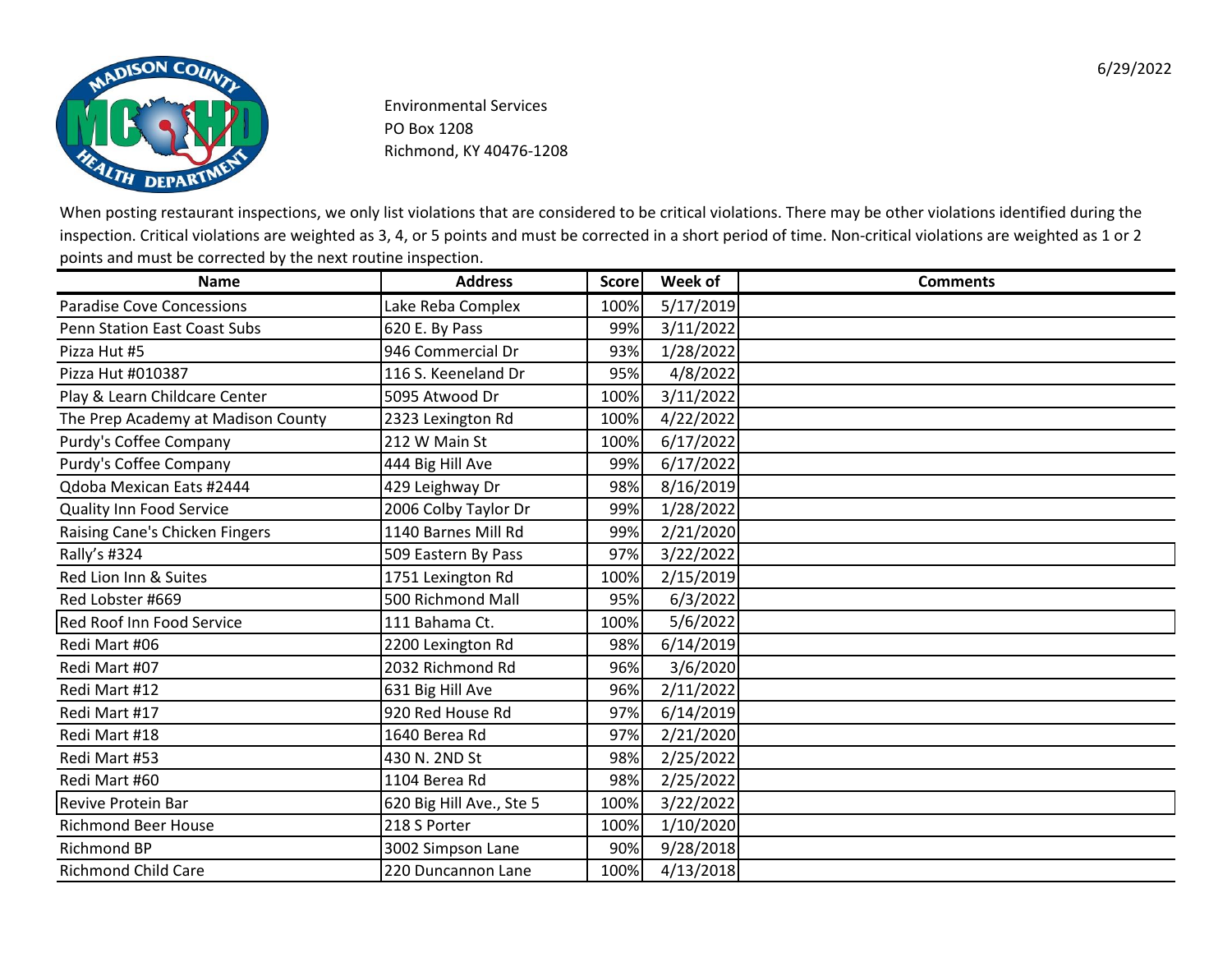![](_page_13_Picture_0.jpeg)

| <b>Name</b>                                   | <b>Address</b>          | <b>Score</b> | Week of   | <b>Comments</b> |
|-----------------------------------------------|-------------------------|--------------|-----------|-----------------|
| <b>Richmond First United Methodist Church</b> | 401 W Main St           | 100%         | 4/8/2022  |                 |
| <b>Richmond Head Start</b>                    | 301 Bellevue Dr         | 100%         | 9/21/2018 |                 |
| Richmond Little League                        | Lake Reba Dr            | 100%         | 4/8/2022  |                 |
| <b>Richmond Nutrition</b>                     | 2187 Lexington Rd       | 99%          | 3/11/2022 |                 |
| <b>Richmond Raceway Concessions</b>           | 328 Greens Crossing Rd  | 100%         | 4/22/2022 |                 |
| Richmond Senior Citizen Center                | 1215 W Main St          | 100%         | 12/7/2018 |                 |
| <b>Richmond Skate Center</b>                  | 525 Recycle Dr          | 100%         | 7/8/2021  |                 |
| <b>Richmond United First Methodist</b>        | W. Main St              | 100%         | 5/11/2018 |                 |
| <b>Rolling Acres Farm</b>                     | 1167 Goggins Ln         | 100%         | 9/13/2019 |                 |
| <b>Round Hill General Store</b>               | 801 Kirksville          | 100%         | 3/6/2020  |                 |
| The Salvation Army                            | 1675 E. Main St         | 100%         | 1/25/2019 |                 |
| Serv-U Foodmart                               | 1131 Charlie Norris Rd  | 97%          | 5/24/2019 |                 |
| <b>Shake This</b>                             | 528 Eastern By Pass     | 100%         | 4/8/2022  |                 |
| <b>Sidelines Casual Dining</b>                | 688 University Shopping | 99%          | 1/10/2020 |                 |
| <b>Silver Star Food Mart</b>                  | 100 N Kilarney Lane     | 100%         | 2/25/2022 |                 |
| <b>Small Wonders Child Care</b>               | 1013 Ival James Blvd    | 99%          | 4/22/2022 |                 |
| Smitty's Southern Style BBQ                   | 474 E Irvine St         | 98%          | 3/29/2019 |                 |
| Smitty's Southern Style BBQ Mobile            | 474 E Irvine St         | 100%         | 8/23/2019 |                 |
| Smokin' Joe's Sports Bar & Grill              | 1430 E Main St          | 98%          | 2/14/2020 |                 |
| <b>Snappy Tomato Pizza</b>                    | 610 Big Hill Ave        | 97%          | 4/8/2022  |                 |
| Sonic #3614                                   | 613 Big Hill Ave        | 100%         | 2/11/2022 |                 |
| Sonny's BBQ                                   | 1001 Center Dr          | 96%          | 5/20/2022 |                 |
| Speedway #9210                                | 2047 Merrick Dr         | 96%          | 6/17/2022 |                 |
| Speedway #9711                                | 510 Eastern Bypass      | 94%          | 5/6/2022  |                 |
| St. Mark Catholic School Cafeteria            | 115 Parrish Avenue      | 100%         | 6/3/2022  |                 |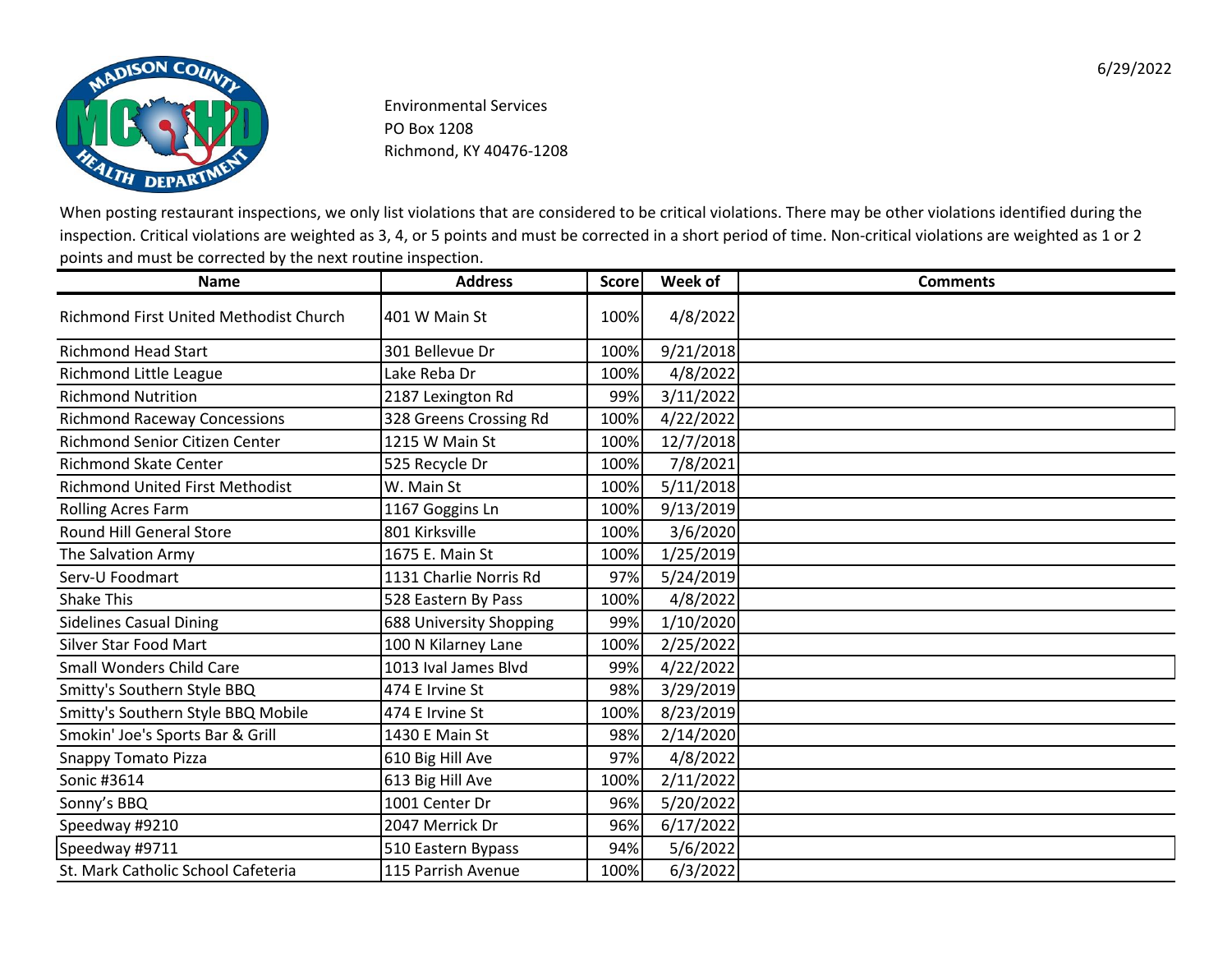![](_page_14_Picture_0.jpeg)

| <b>Name</b>                           | <b>Address</b>               | <b>Score</b> | Week of    | <b>Comments</b> |
|---------------------------------------|------------------------------|--------------|------------|-----------------|
| Starbucks Coffee #10639               | 2013 Colby Taylor Drive      | 100%         | 3/11/2022  |                 |
| Steak N Shake #334                    | 2001 Colby Taylor Dr.        | 96%          | 5/6/2022   |                 |
| <b>Straight From Texas BBQ</b>        | <b>Statewide Mobile Unit</b> | 100%         | 2/14/2020  |                 |
| <b>Stratton Cafeteria</b>             | <b>EKU-Kit Carson Dr.</b>    | 98%          | 5/6/2022   |                 |
| Subway #744                           | 110 E. Water St              | 100%         | 2/25/2022  |                 |
| Subway #25236                         | 2161 Lexington Rd            | 100%         | 3/11/2022  |                 |
| Subway #10713                         | 539 Leighway Dr              | 100%         | 1/24/2020  |                 |
| Subway #39538                         | 820 EKU ByPass               | 99%          | 11/29/2019 |                 |
| Subway #28454                         | 2055 Lantern Dr, Ste 200     | 96%          | 6/19/2018  |                 |
| Super 8 Motel Food Service            | 107 N. Keeneland Dr.         | 100%         | 5/6/2022   |                 |
| <b>Supreme Mart</b>                   | 979 Four Mile Rd             | 93%          | 1/24/2020  |                 |
| Taco Bell #30882                      | 2173 Lexington Rd            | 99%          | 1/10/2020  |                 |
| <b>Taco Bell</b>                      | 514 Eastern By-Pass          | 100%         | 6/17/2022  |                 |
| <b>Telford Terrace</b>                | 1025 Robert Telford Dr       | 99%          | 4/8/2022   |                 |
| <b>Telford YMCA Pool Concession</b>   | 1100 E. Main St              | 100%         | 10/18/2019 |                 |
| <b>Texas Roadhouse</b>                | 2019 Colby Taylor Rd         | 99%          | 3/11/2022  |                 |
| Thai Smile Retaurant                  | 525 Leighway Dr              | 98%          | 2/25/2022  |                 |
| Tienda Hidalgo                        | 517 Leighway Dr              | 100%         | 3/22/2022  |                 |
| To Go Valero                          | 112 N. Keeneland Dr          | 100%         | 2/11/2022  |                 |
| Tokyo Sushi & Hibachi Express         | 410 Eastern ByPass           | 96%          | 2/25/2022  |                 |
| <b>TownePlace Suites Food Service</b> | 2018 Colby Taylor Dr         | 97%          | 11/1/2019  |                 |
| Tru by Hilton Food                    | 1020 Amberly Way             | 99%          | 6/3/2022   |                 |
| <b>Tsing Tao Restaurant</b>           | 300 W. Main St               | 95%          | 1/28/2022  |                 |
| Uncle Charley Meats                   | 607 Big Hill Ave.            | 100%         | 5/6/2022   |                 |
| Uni Point Mart                        | 100 Bradbury Pointe Dr       | 96%          | 6/22/2018  |                 |
| University Club, Grill                | 1510 Lexington Rd            | 98%          | 8/23/2019  |                 |